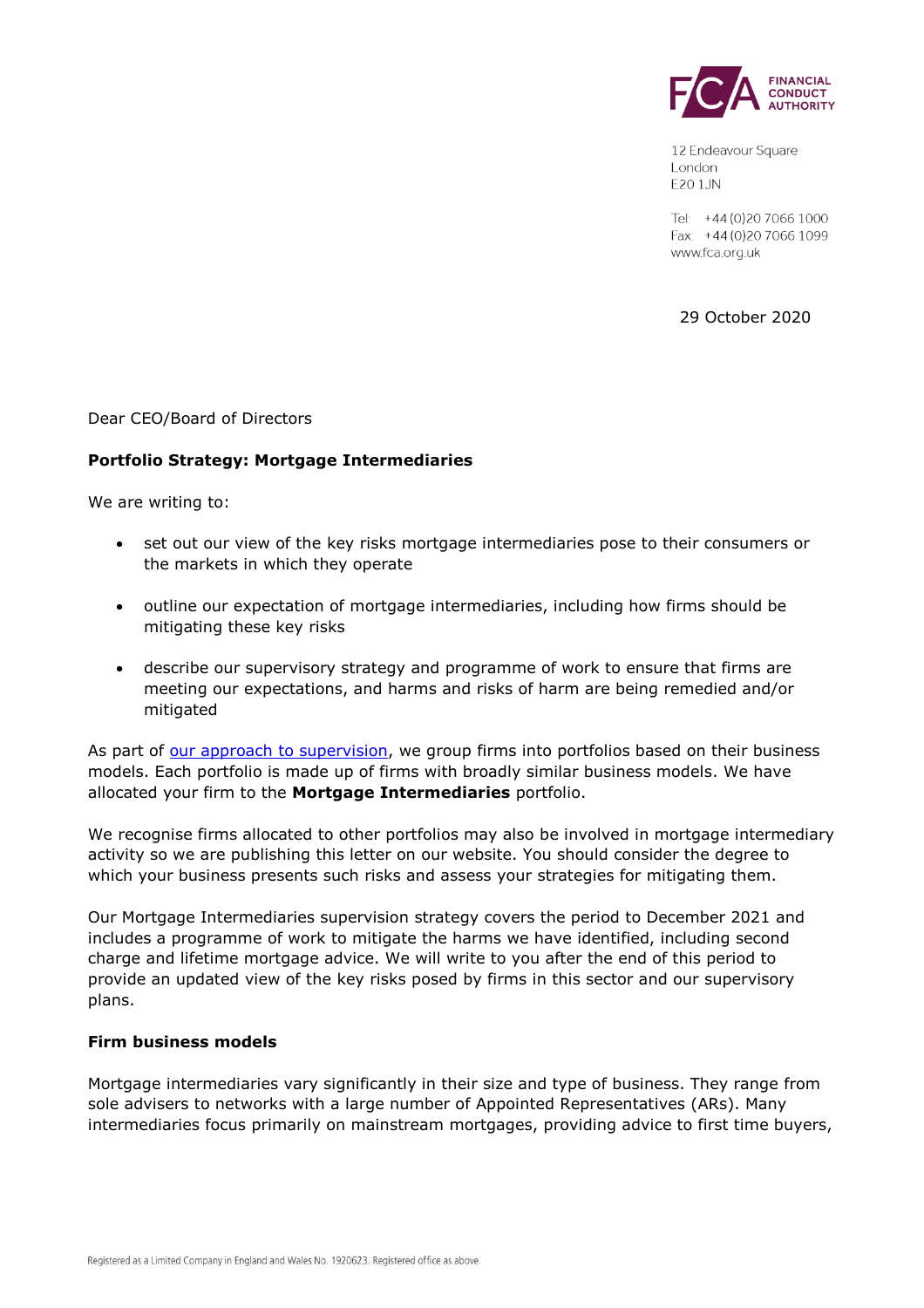home movers and those looking to refinance current borrowing. Other intermediaries focus on more niche activities such as lifetime mortgage advice or second charge lending.

# **The market is working well but there are potential harms**

Our Mortgages Market Study (MMS) [\(MS16/2\)](https://www.fca.org.uk/publications/market-studies/mortgages-market-study) found that the mortgage market works well in many respects; engagement is high, and consumers are getting mortgages that are suitable and affordable. However, the MMS identified 3 potential harms relating to our mortgage advice and selling standards:

- our rules and guidance may be a barrier to developing tools that help consumers choose a mortgage
- consumers looking to buy an execution-only mortgage (ie without advice) are diverted to advice; execution-only sales channels are not always easy to use
- while many consumers get a good deal, many could be overpaying for their mortgages, even when they get advice

To address these harms, we consulted on changes to our mortgage advice and selling standards, and have recently issued a Policy Statement [\(PS20/01\)](https://www.fca.org.uk/publications/policy-statements/ps20-01-mortgage-advice-and-selling-standards-feedback-cp19-17-and-final-rules) which summarises the feedback we received and sets out our final rules.

The changes we have made make it easier for firms to present options to consumers without giving regulated advice. They help firms make execution-only sales channels easier to use and, alongside recent changes to our responsible lending rules, they reduce regulatory barriers and help consumers get a mortgage that is right for them. These 2 changes complement each other to deliver the outcomes we want to see.

# **Our view of the key drivers of harm**

To assess how firms in the portfolio could cause harm, we analysed the information available to us about firms' strategies and business models. We considered a range of information and data, including firms' regulatory histories, and the number and nature of complaints.

To direct our work, we set out to identify the most apparent drivers of harm across the portfolio. We have several areas of concern which may lead to consumers and markets being harmed that you should consider and address:

- Firms advise their customers to purchase an unsuitable product which does not meet their needs. Firms should be able to clearly demonstrate why their customers have been advised to take a product. The customer should also understand the reason for the recommendation.
- Customers potentially pay excessive fees and charges for the service they are provided. There is also a risk that customers are unclear about the fees they are paying and the implications when they are added to the loan.
- The risk of fraud, both in terms of firms having inadequate systems and controls and risk management frameworks (leading to them being used to facilitate financial crime), and firms not being fully aware of the threats of cyber-attacks (leading to consumer data being compromised).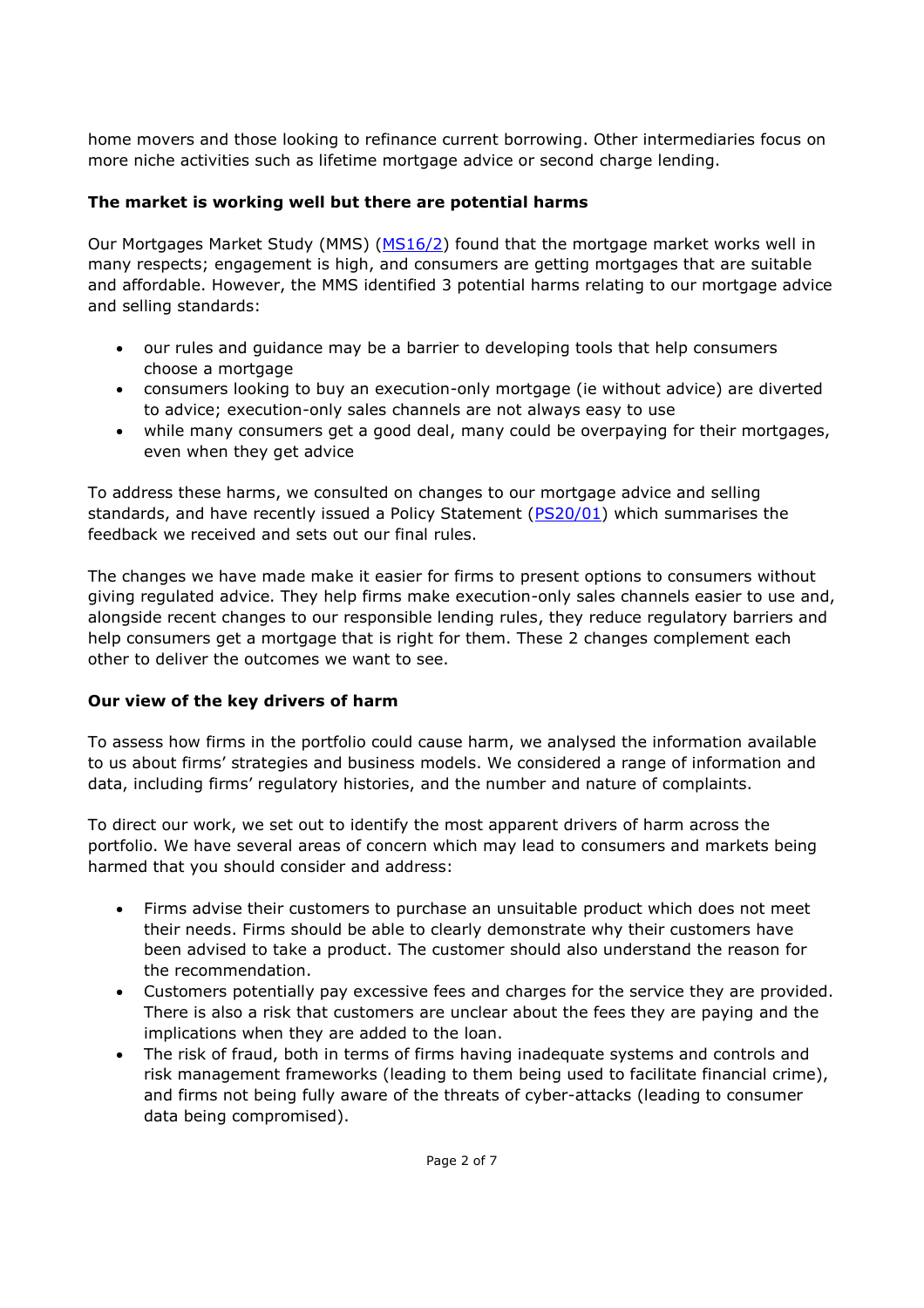The above potential harms were identified before coronavirus (Covid-19), but awareness of these is even more important in the current environment, as each has the potential to exacerbate the difficulties customers are facing. To support customers, we recently introduced measures to help customers with short-term payment difficulties. We will be closely monitoring the impact of these, as well as the broader impacts of Covid-19, over the coming months.

# **Our area of focus for supervision work**

In prioritising our work, we will focus on second charge and lifetime mortgages.

**Second charge mortgages:** Second charge brokers generally serve customers who may be less able to access mortgages from their existing lender or the mainstream market. Many require second charge mortgages to raise funds for debt consolidation and/or home improvements. We will review a sample of firms' advice in this area, to consider:

- the suitability of the advice
- if customers are getting a product that meets their needs
- if customers have understood the product and have been treated fairly throughout the process

We will also be considering how the fees and charges payable by the customer are described to them and whether these may be considered excessive. We will aim to carry this work out during 2021.

**Lifetime mortgages:** We recently published the [findings](https://www.fca.org.uk/publications/multi-firm-reviews/equity-release-sales-and-advice-process-key-findings) from our work on later life lending, in which we reviewed lifetime mortgage advice provided by several firms. Our findings were mixed, identifying 3 areas of concern:

- personalisation of advice
- insufficient challenging of customer assumptions
- lack of evidence to support the suitability of advice

We will follow this up to assess if firms have made any necessary changes as a result of our published findings. Before we do this, we will allow firms time to assess what they need to do, and to introduce and embed any changes required. If we find that firms have not made the necessary changes to mitigate any previous harms we identified, we will consider further intervention and appropriate action.

Again, we will be investigating how firms describe the fees and charges payable to the customer and whether these might be considered excessive. We aim to carry this work out in the first half of 2021.

The impact of Covid-19 may exacerbate the risk of unsuitable advice, particularly if consumers seek to address any short-term financial pressures caused by the crisis without understanding any longer-term implications. We are also concerned that advisers seek to address their own income shortfalls by providing services where they may not have the relevant experience.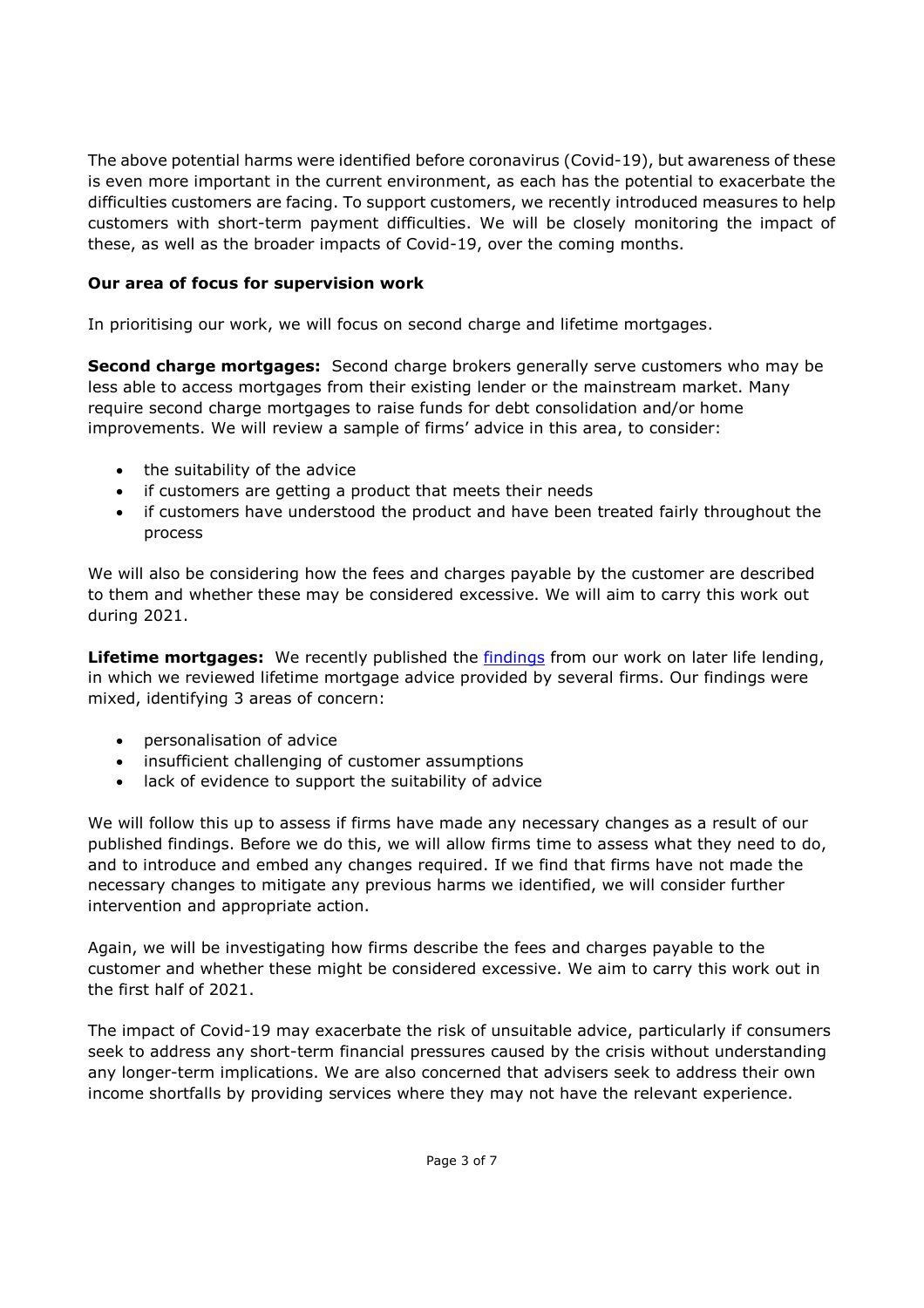We will consider this within our work but, more generally, we will also prioritise the following areas across the portfolio*:*

# **Mortgage fraud is an inherent risk within the sector**

We have an operational objective to protect and [enhance the integrity](https://www.fca.org.uk/about/enhancing-market-integrity) of the UK financial system. Mortgage fraud is an inherent risk within the sector, and it is essential that firms operating in this area have sufficient controls in place to prevent their firm being used to commit fraud. Firms should also remember they are responsible for reporting any wider suspicions of fraudulent activity and have a statutory duty to report this.

Firms should ensure that appropriate due diligence is carried out on any adviser, AR or introducer it uses. This should include monitoring the quality of business, taking steps to improve introducers, advisers and ARs' understanding of the firm's expectations, and being bold in addressing any issues it may encounter. We expect firms to be able to spot inaccurate or implausible information, including payslips, accountants' certificates, tax returns or bank statements.

We will continue to actively monitor the risk of fraud within the portfolio via our mortgage fraud strategy and will take the appropriate action where necessary. This will include contacting individual firms where we identify concerns.

### **Firms should be aware of cyber risks**

[Cyber risks](https://www.fca.org.uk/firms/cyber-resilience) pose a threat to all financial services firms, including mortgage intermediaries. Firms should be aware of the threat and be able to defend themselves effectively, responding proportionately to cyber events.

We will continue to monitor the risk of cyber related issues that could cause harm to consumers and act where required. Firms are reminded that, under [Principle 11](https://www.handbook.fca.org.uk/handbook/PRIN/2/?view=chapter) of the FCA's Principles for Business, they must deal with their regulators in an open and cooperative way, and must disclose to the FCA anything relating to the firm of which we would reasonably expect notice. This would include making us aware of material cyber incidents and where any customer harm occurs as a result of an attack.

Firms may find it useful to read our recent [shared policy summary](https://www.bankofengland.co.uk/-/media/boe/files/prudential-regulation/consultation-paper/2019/building-operational-resilience-impact-tolerances-for-important-business-services.pdf) and [consultation papers](https://www.fca.org.uk/publications/consultation-papers/cp-19-32-building-operational-resilience-impact-tolerances-important-business-services) on our new requirements to strengthen operational resilience in the financial services sector. We would also refer you to our [cyber insights document](https://www.fca.org.uk/publications/research/cyber-security-industry-insights) that highlights a number of industry insights on cyber resilience.

# **Governance and oversight**

Firms should have the appropriate oversight in place for all advisers, including any ARs. We will engage with those firms where we have identified concerns about whether the oversight in place is sufficient and there is risk of harm to consumers.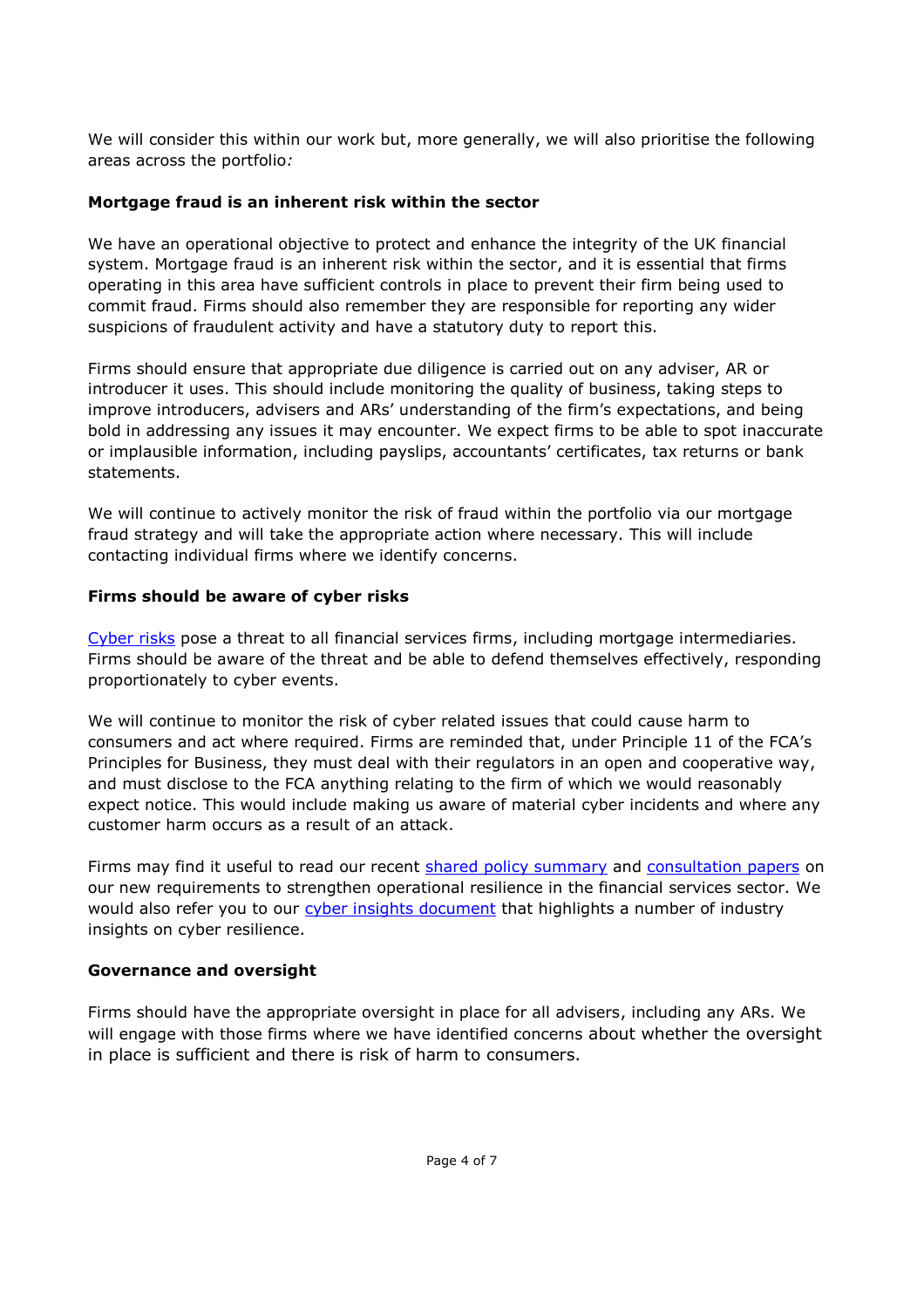Where firms increase their number of advisers and/or ARs we would expect to see a corresponding increase in resources to ensure that adequate systems and controls are maintained. Where we see significant growth in firms we will contact them to assess if the changes made to oversight arrangements are appropriate.

Operational and financial pressures have increased due to the impact of Covid-19. This has the potential to turn into harm for consumers. For all firms, appropriate governance and effective systems and controls are key in balancing the needs of their customers and that of their businesses. We expect firms to consider the impact of Covid-19 and how this has affected customers when making any decision in relation to the advice they provide.

# **We expect appropriate oversight of trading names**

Firms can use trading names and, when used, the trading name should be added to the Financial Services Register. However, a firm must not add a separate and independent unauthorised firm as a trading name and allow it to carry out a regulated activity without being authorised or being an AR.

Firms or individuals conducting business in their own right should not be registered as a trading name but should instead apply to be directly authorised or become an AR. [PERG](https://www.handbook.fca.org.uk/handbook/PERG/2/3.html)  [2.3.7G](https://www.handbook.fca.org.uk/handbook/PERG/2/3.html) provides guidance on the factors that we think are relevant to whether a person is to be treated as carrying on their own business or that of the person they are working for (the 'principal' firm). This includes the degree to which the person is integrated into the principal firm's business, and the degree of control the principal firm has over the person.

Firms or individuals who carry out regulated activities in their own right, without being authorised or being an AR, risk committing a criminal offence. In this situation, the authorised firm may also be breaching our Threshold Conditions or Principles for Businesses. Customers may also not have Financial Ombudsman Service (FOS) or Financial Services Compensation Scheme (FSCS) protection.

As we have indicated, we expect firms to have appropriate oversight of their ARs or advisers. We expect similar oversight over the use of trading names. Customers dealing with an AR or trading name must be clear who is providing the advice and who is ultimately responsible for that advice.

We have seen firms in the portfolio with a large number of trading names, and we will be contacting some of these firms to understand their business models, how their trading names are used and the oversight in place.

# **Brexit**

The UK left the EU with a Withdrawal Agreement on 31 January 2020 and entered a transition period, during which it will negotiate its future relationship with the EU. The transition period is due to operate until 31 December 2020. During this time EU law will continue to apply in the UK and passporting will continue. As matters develop during the course of this year, you will need to consider how the end of the transition period will affect you and your customers, and what action you may need to take to be ready for 1 January 2021. For information on Brexit, including what the transition period means, visit our [website.](https://www.fca.org.uk/brexit)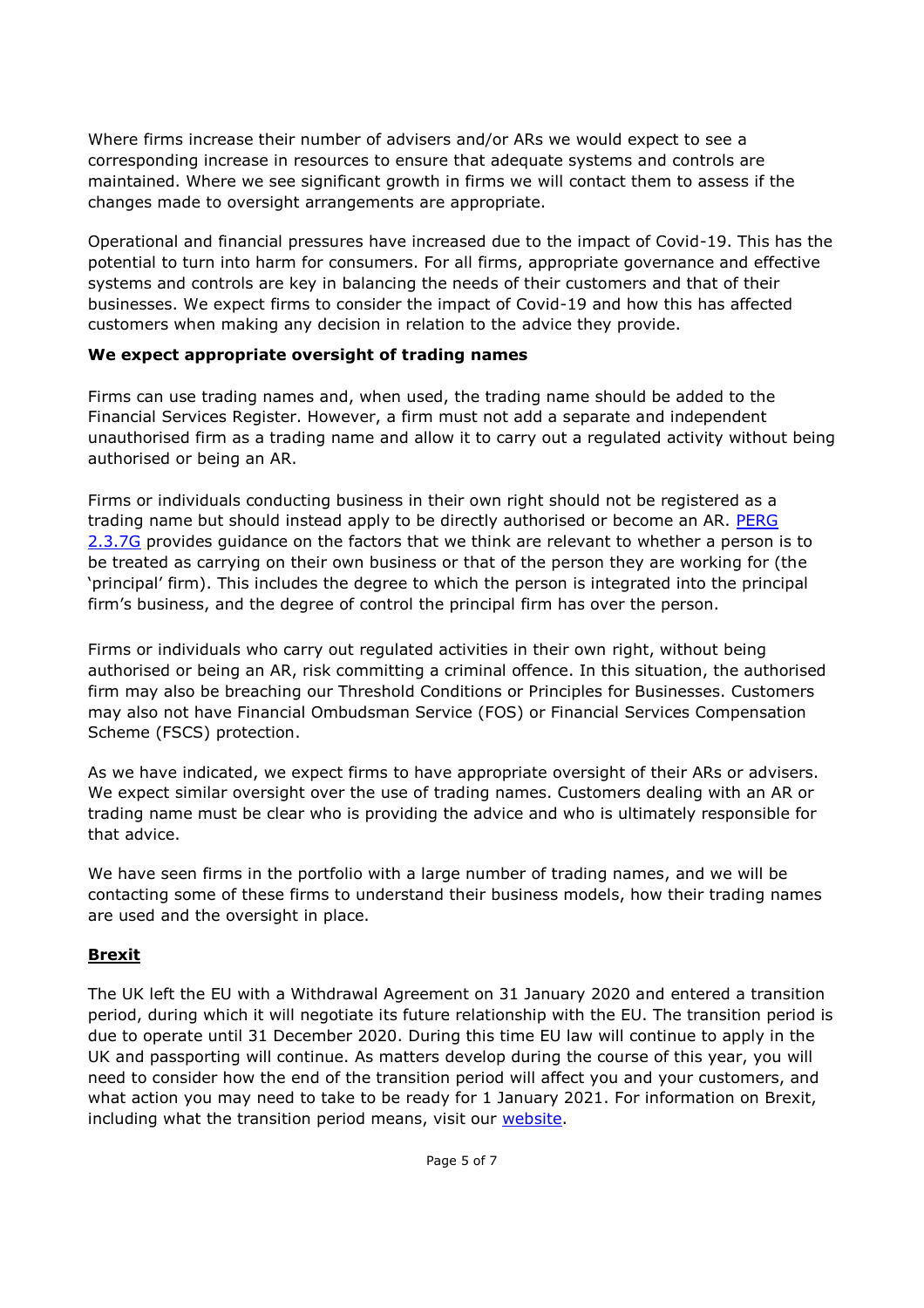### **Next steps**

We expect you to take notice of the areas of concern we have set out. You should look at your business, consider whether there are changes you need to make and act to reduce harm or potential harm to consumers. We will seek to identify firms across the portfolio, large and small, who appear to cause such harms.

The Senior Managers and Certification Regime (SM&CR) came into force for firms such as yours in December 2019. You must ensure your firm has implemented the SM&CR effectively. We will assess how firms have allocated individual responsibilities across their Senior Managers, and how those Senior Managers discharge their personal accountability. We expect them to create a healthy culture where the risk of misconduct is minimised. For further information, please see our [SM&CR Guide](https://www.fca.org.uk/publication/policy/guide-for-fca-solo-regulated-firms.pdf)*.*

Your firm has until 31 March 2021 to ensure all staff in Certified roles are fit and proper to perform those roles. You must identify a Senior Manager as having individual responsibility for ensuring your firm carries out proper assessments of Certified staff, and those who do not meet fit and proper standards cannot be certified. Particularly where firms need to do a significant number of Certification assessments, we will challenge those firms whose assessment processes do not result in some individuals being found not to meet these standards.

Senior Managers and Certified staff should already have been trained on our Conduct Rules, and your firm also has until 31 March 2021 to train its other staff. This training must ensure that staff understand how the Conduct Rules apply to them. We will challenge the adequacy of training programmes which consist only of simple e-learning packages or presentations.

Where we find failings in implementing the SM&CR, we will hold Senior Managers with relevant responsibilities to account.

We will be proactively engaging with firms over the period through our planned programme of work. Our reactive supervisory work will be supported by wider engagement to allow us to clarify our expectations of firms, identify harms and ensure appropriate mitigation is put in place. We will act where we identify that firms have not put customers at the heart of how they do business.

We expect firms to keep up to date with regulatory development generally and with the areas covered in this letter. If you haven't already, we would recommend you sign up to our monthly [regulation round-up](https://www.fca.org.uk/firms/sign-up-regulation-round-up) newsletter.

If you have any questions please contact your normal supervisory contact on 0300 500 0597. This is the primary point of contact for your firm's day-to-day interactions with the FCA. Also, see our website on how to contact us: [https://www.fca.org.uk/contact.](https://www.fca.org.uk/contact)

However, we recognise there may be occasions when your firm faces urgent issues of strategic importance. In such significant circumstance, please contact me on 0131 301 2052 or at [andrew.kay@fca.org.uk.](mailto:andrew.kay@fca.org.uk) If I am not available, then please contact one of my managers, Craig Mason, on 0131 301 2060 or at [craig.mason@fca.org.uk.](mailto:craig.mason@fca.org.uk)